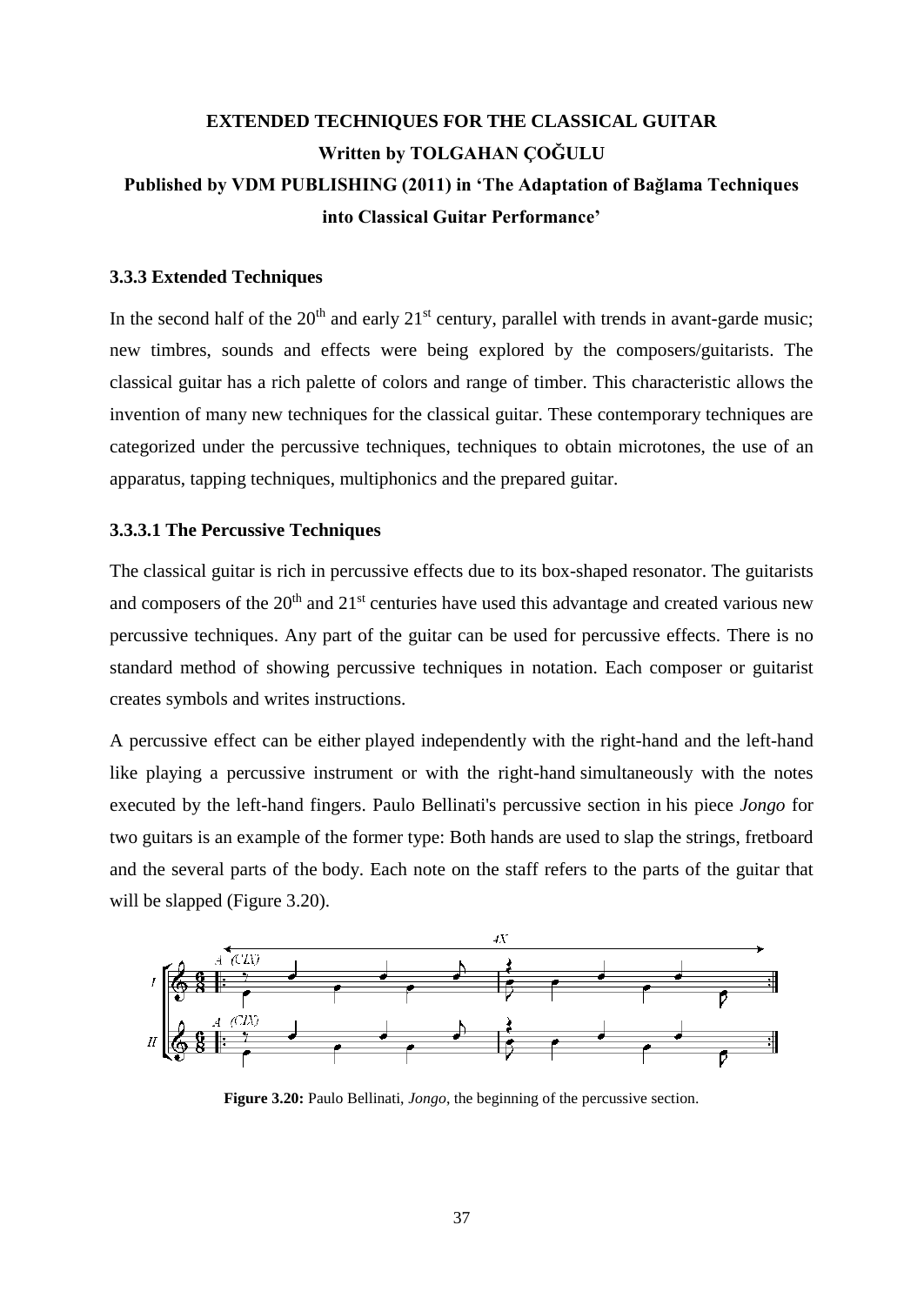For the latter type, Roland Dyens' jazz arrangement of *A Night in Tunisia* includes right-hand percussive effects on the soundboard while the left-hand is playing notes with the slurs (Figure 3.21).



**Figure 3.21:** Roland Dyens, arrangement of *A Night in Tunisia*, measures 22-23.

Contemporary guitarists/composers use the snare drum effect that was mentioned in 3.3.1.5 in their pieces as a percussive effect. For example, Nikita Koshkin used this effect in *The Prince's Toys, Doll with Blinking Eyes* and *Grand Puppet's Parade* movements. Sometimes instead of holding the string, the snare drum effect is achieved by pushing the  $2<sup>nd</sup>$  or the  $5<sup>th</sup>$ strings off the edge of the fretboard behind the  $1<sup>st</sup>$  and  $6<sup>th</sup>$  strings respectively and fixed there.

A special type of *pizzicato* named 'Bartók *pizzicato*' can be categorized under the percussive techniques. The term came from the Hungarian composer Béla Bartók's last name. Bartók used this technique for bowed string instruments. In this technique the right-hand plucks the string very strongly in order to produce a *forte-fortissimo* (*fff*) snapping sound. A percussive sound is generated from the strings bouncing across the frets. It is generally shown with a symbol together with the abbreviation *Bartók Pizz*. This technique is similar to the bass guitar's slap technique (Figure 3.22).

$$
\begin{array}{c}\n\bullet \\
\bullet \\
\hline\n\end{array}
$$
\n
$$
Bartok \,\text{pix.}
$$

**Figure 3.22:** Bartók *pizzicato* technique example.

As an example, Nikita Koshkin played a muted Bartók *pizzicato* on the 6<sup>th</sup> string to create an effect in his piece *The Prince's Toys*, *Mechanical Monkey*.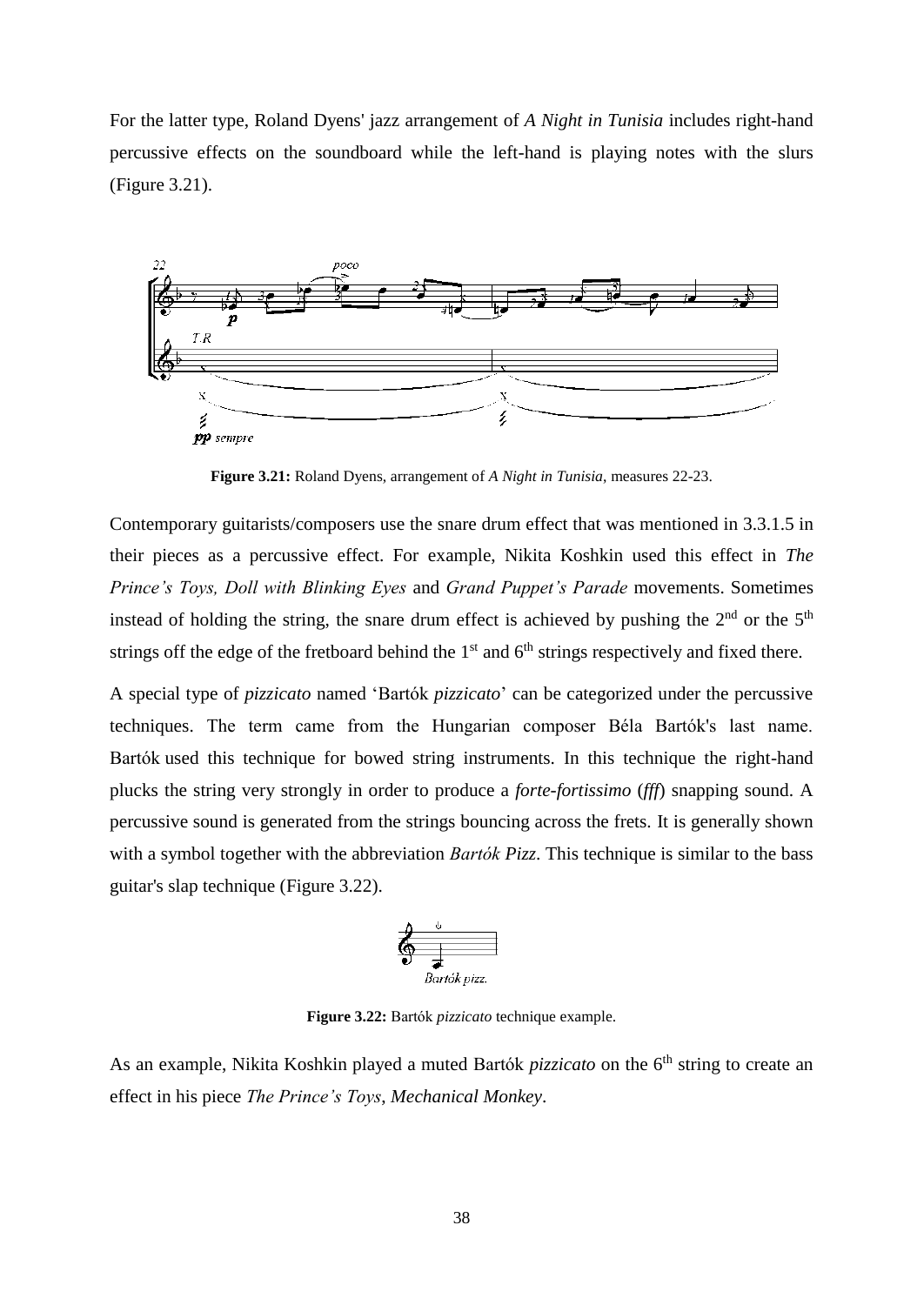#### **3.3.3.2 The Techniques to Obtain Microtones**

Throughout the  $20<sup>th</sup>$  and  $21<sup>st</sup>$  century, microtonal music has achieved a significant place in contemporary classical Western music. The term *microtone* is used for an interval less than a half tone. Microtonal music refers to pieces that use microtones in contemporary Western classical music repertoire. In addition to this, it also encompasses music that uses intervals other than the equally-tempered 12 notes of an octave. Furthermore, in the *makam*-based music of the Middle East, the microtones are essential elements of the music. On conventional guitar fretboards, the frets are a half tone apart to provide notes for the equal temperament system. Thus new techniques to obtain microtones were needed. To date, many guitarists/composers have tried various techniques to achieve microtones on classical guitar.

### **3.3.3.2a Bending**

Microtones can be achieved by bending the strings with the left hand fingers. When a string is bent, the pitch gets higher like a glissando on a fretless instrument. For example, Ricardo Moyano in his arrangement of Aşık Veysel's *Kara Toprak* and Hasan Cihat Örter in *Çökertme* used string bending in order to obtain microtones of the related *makam*. Maurice Ohana in his *Tiento*, Yoshihisa Taira in his *Monodrame III* also used the bending technique.

## **3.3.3.2b Tuning of a String**

Microtones can be achieved by tuning an open string to a specific microtone. All the frets on the re-tuned string will be different from the other strings and frets. For example, in *Two Miniatures*, a piece for two guitars by Tolga Tüzün, one of the guitars has been tuned a quarter tone higher than the other guitar. Brian Ferneyhough also tuned some of the open strings in quarter tones in his piece *Kurze Schatten II* (Figure 3.23).



**Figure 3.23:** Brian Ferneyhough, *Kurze Schatten II*, tuning required.

A string's tuning can also be changed in the course of the performance. The performer plucks the string and then turns the related tuning peg and thus achieves microtones. Lo (1999: 97) called this technique *scordatura-glissando*. This technique was used in pieces such as Turgut Pöğün's *Makine Bozuluyor mu?*, Tristan Murail's *Tellur*, Carlo Domeniconi's *Circus Music, The Ural Magic Voice and the Don Cossacks*.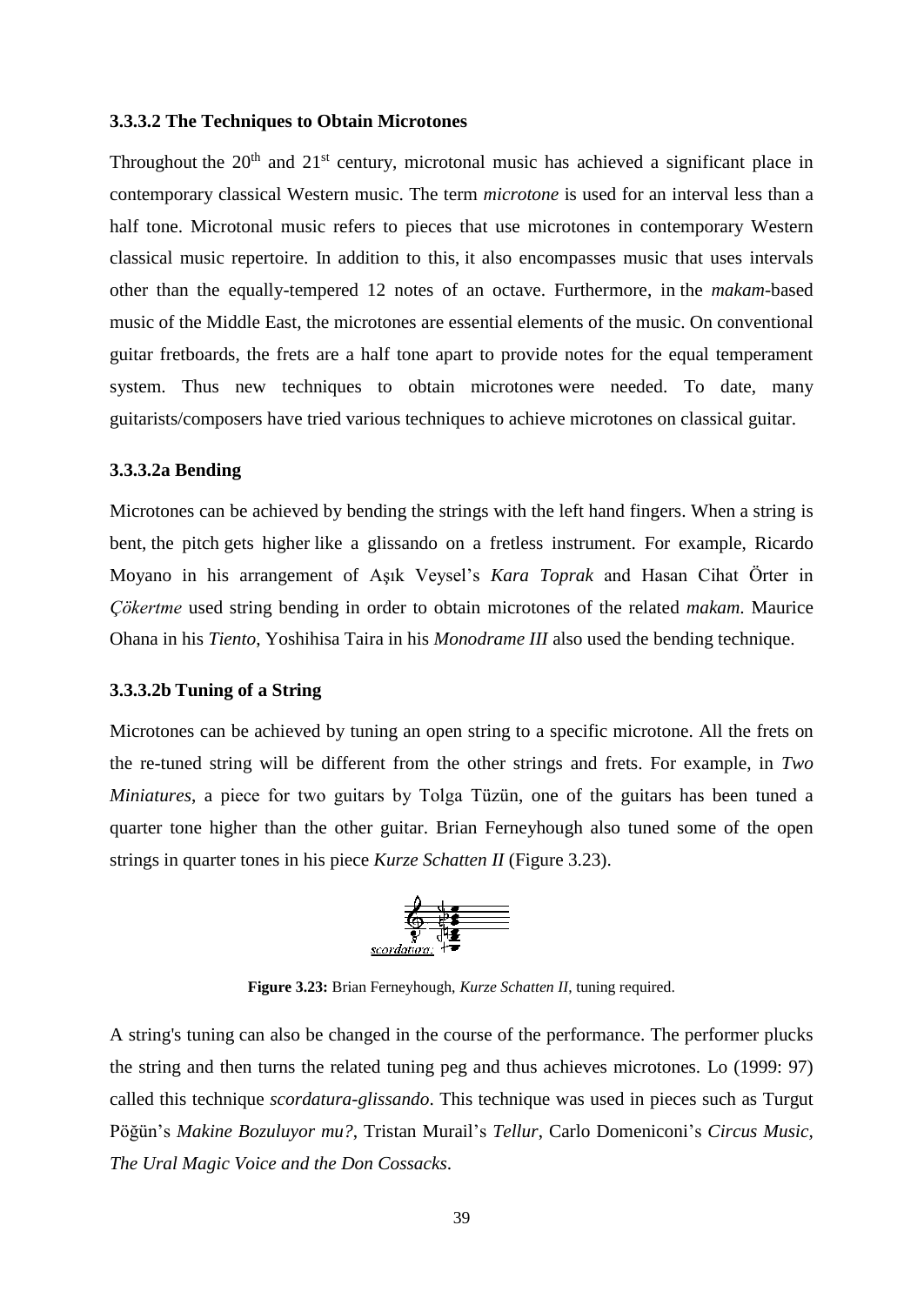#### **3.3.3.2c Plucking Behind the Fretting Finger**

When a hammer-on is executed on the fretboard with the left-hand finger, it causes two different vibrations on the string that is played, one is on the right part of the string which is heard strongly and the other one is on the left part of the string which is heard softly. Schneider (1985: 126) named these notes *bi-tones*.

Plucking behind the fretting finger creates many microtones. In order to achieve this, one of the left hand fingers presses on a fret and then, the right hand plucks the string between the pressed fret and the nut. This technique was used in pieces such as Ceyhun Şaklar's *Imitations of Anatolia, No.3*, Carlo Domeniconi's *Sindbad*, Gilbert Biberian's *Sonata*. In Figure 3.24, Şaklar used the  $4<sup>th</sup>$  string. He wrote the fret numbers above the notes. The right-hand plucks the string between the pressed fret and the nut.



**Figure 3.24:** Ceyhun Şaklar, *Imitations of Anatolia*, *No.3*, introduction.

Playing the strings on the headstock is also included in this method. When the strings above the nut are vibrated, microtones are achieved. The guitarists/composers use these strings as an effect. This was used in pieces such as Alberto Ginastera's *Sonata*, Jaime M. Zenamon's *Casablanca*, Nikita Koshkin's *The Prince's Toys, Tin Soldiers*. In Figure 3.25, Zenamon wants the notes played behind the bridge.



**Figure 3.25:** Jaime M. Zenamon, *Casablanca*, measure 9.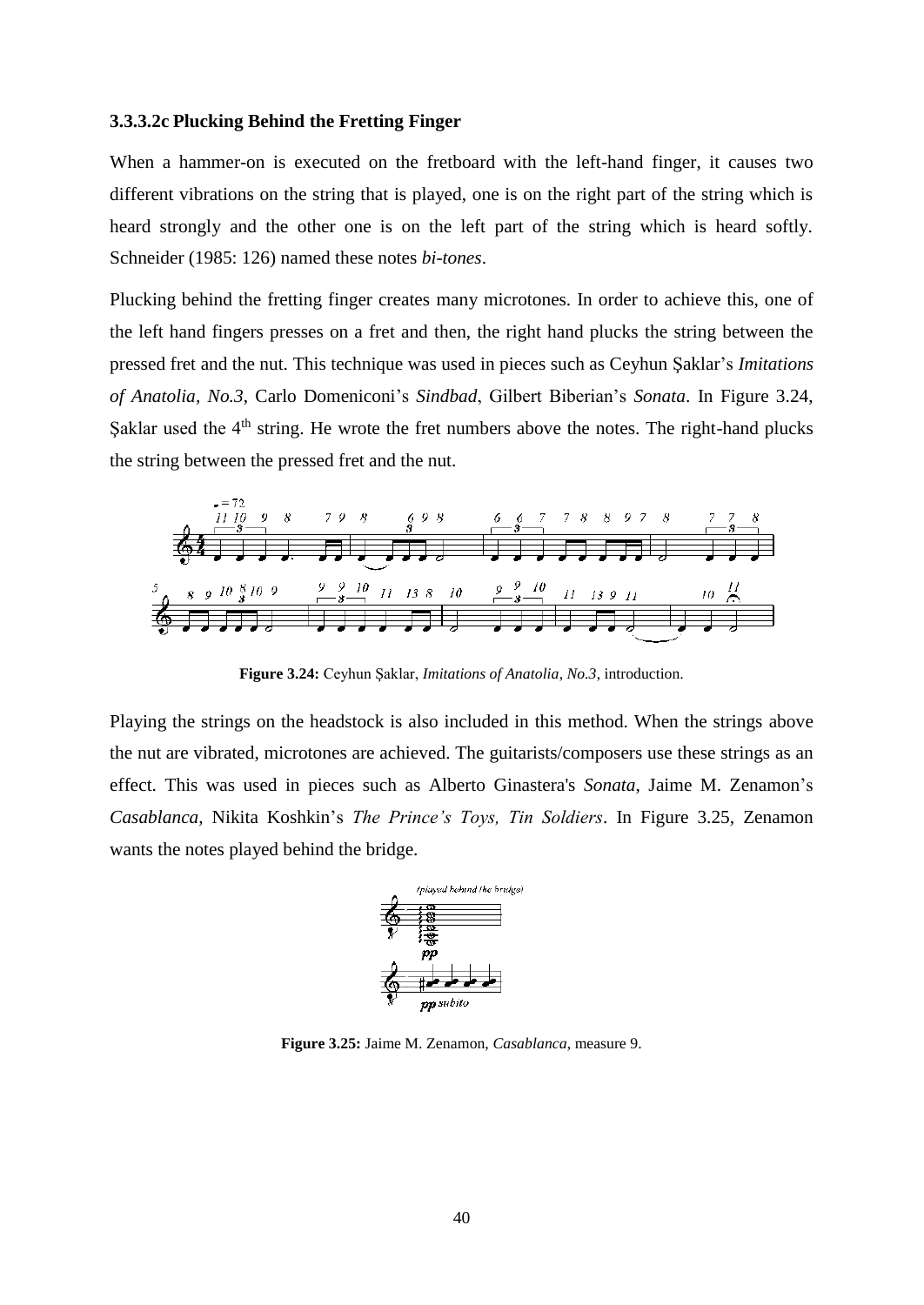#### **3.3.3.2d Using a Device for** *Glissando*

Electric guitar slides, pencils or even pestles can be used to achieve microtones by playing *glissando* technique on the classical guitar. These tools are touched gently on a string and allow obtaining microtones when glissandi are made. For example, Mustafa Tınç has used a pestle to play microtones in his piece for two guitars entitled *It Takes Two*.

#### **3.3.3.2e Surface** *Pizzicato*

The left-hand fingers and sometimes fingernails touch the string gently without pressing the fret. When the related string is plucked, an effect is created. When the fingers are moved along the fretboard, microtonal effects are created as in a fretless *glissando*. Gilbert Biberian named this technique *surface pizzicato* and notates it with triangular note-heads (Schneider, 1985: 123). Paulo Bellinati in *Lun Duo*, Tristan Murail in *Tellur*, Maurizio Pisati in his transcription of Salvatore Sciarrino's *Addio a Trachis*, Leo Brouwer in *La Espiral Eterna* and Gilbert Biberian in *Prisms II* used this technique to achieve microtones. In Figure 3.26, Brouwer used the letter (x) next to the notes to indicate the surface *pizzicato* technique.



**Figure 3.26:** Excerpt from Leo Brouwer's *La Espiral Eterna*.

#### **3.3.3.2f Horizontal Vibrato**

After a fret is pressed by a left-hand finger, a microtone can be achieved by moving the pressed finger to the left or right as in a horizontal vibrato without releasing the pressure. The pitch gets higher when the finger moves to the left and lower when it moves to the right. According to Lo (1999: 94), "The amplitude of the pitch fluctuation ranges from less than a quartertone on lower frets to a potential of more than a semitone on the twelfth fret."

Besides these solutions to obtain microtones on standard guitars, the guitarists/luthiers have also strived to change the fretting systems of the classical guitar's fretboard. To date; fretless guitars, guitars with the fretlets (little frets) on their fretboard, guitars with interchangeable fingerboards, guitars with the fine-tunable precision fretboards and the author's design 'adjustable microtonal guitar' have been tried and used.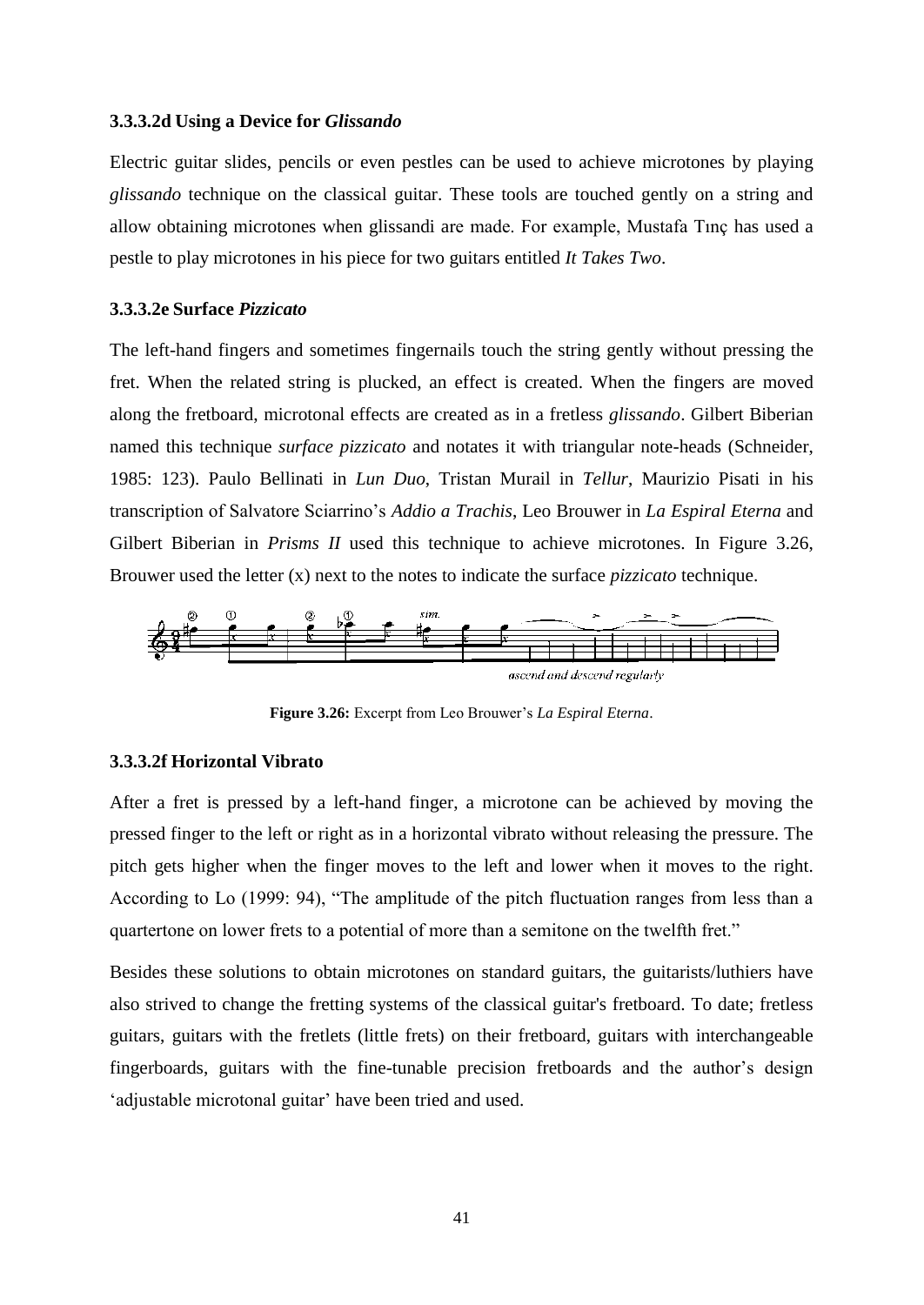#### **3.3.3.3 Use of a Device**

Various devices have been used to create different effects on the guitar. These can be bows, electronic ventilators, pencils, pestles etc. For example, the Turkish composer Mustafa Tınç used a pestle rubbed on the strings to obtain sound effects as in an electronic music in his piece *It Takes Two*. Michael Quell uses a violin bow for his piece *Enigma* to achieve sustained notes and new timbres. The Bolivian composer Jaime Zenamon used an electric hand fan and achieved a continuous tremolo by making the fan's propeller hit to the strings in his piece *Casablanca*. This effect is similar to the e-bow<sup>1</sup> effect used for electric guitars (Figure 3.27).



**Figure 3.27:** Jaime M. Zenamon, *Casablanca*, measures 176-185.

## **3.3.3.4 Tapping**

 $\ddot{\phantom{a}}$ 

Although tapping means to make ascending and descending slurs with the right-hand, a tapping pattern is created with the combination of the right-hand and left-hand's slurs. The tapping technique was first used on an electric guitar in the 1950s by Jimmie Webster. Two methods (one-handed/ordinary and two-handed) have been used in electric guitar. The electric guitar tapping was developed by guitarists such as Emmett Chapman, Stanley Jordan, Eddie Van Halen, Dave Celentano. In acoustic guitar especially after 2000, some players such as Andy McKee, Antoine Dufour often used the tapping technique in combination with some percussive effects.

<sup>&</sup>lt;sup>1</sup> E-bow (electronic or energy bow) is an electronic device that vibrates the strings in a continuous motion via the electromagnetic field that is created by the device.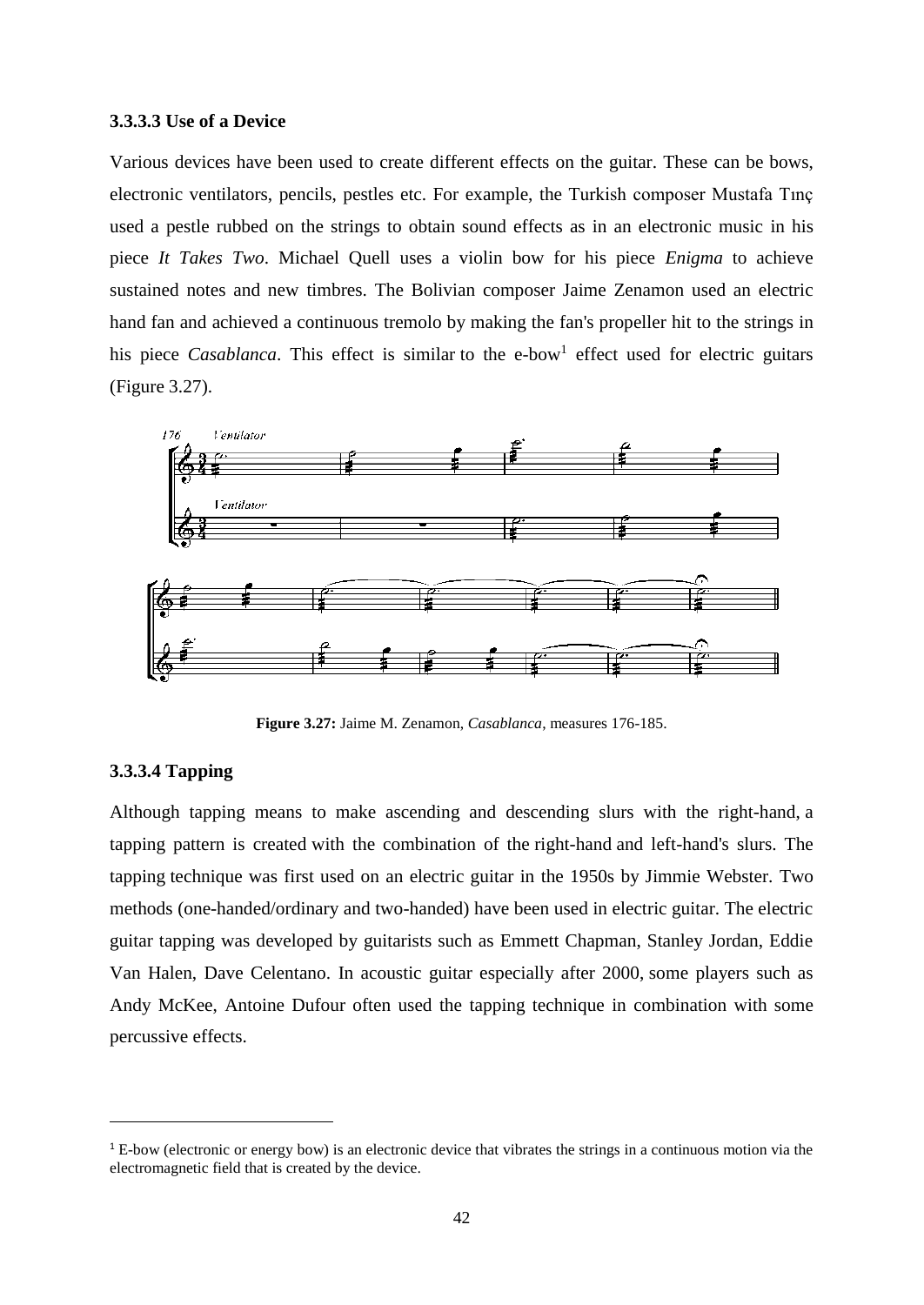Tapping is not a common technique in classical guitar due to the presence of the nylon strings. It is more difficult to sound the notes by tapping on nylon strings than steel strings. Nevertheless, the technique is used by some of the composers and guitarists such as Roland Dyens, Andrew York, Nikita Koshkin, Ceyhun Şaklar, Tristan Murail, and Leo Brouwer. In classical guitar the tapping pull-off is generally executed upwards parallel to the fretboard in contrast to the electric guitars downward tapping pull-off. There is no standard notation for the tapping technique.

## **3.3.3.5 Multiphonics**

Creating multiphonics was especially developed for the woodwind instruments in  $20<sup>th</sup>$  century contemporary classical music. According to Schneider (1985: 136), "multiphonics occur when, through the use of unusual performance techniques certain partials normally present in a tone are made to stand out or by changing embouchure or fingerings, new partials are created." Multiphonics are generated like the natural harmonics from specific points of the fretboard especially on bass strings. For example, by playing a harmonic on the  $6<sup>th</sup>$  string by leaning one of the left-hand fingers over the  $6<sup>th</sup>$  fret wire or a little left to the  $3<sup>rd</sup>$  fret wire, multiphonics are achieved.

## **3.3.3.6 Prepared Guitar**

John Cage was the inventor of the prepared piano in which many objects are inserted on or between the strings in search for new sounds and effects. The classical guitar is also an appropriate instrument for this kind of preparation with its six strings. For example, Turkish composer Mustafa Tınç inserted a piece of paper between the strings above the rosette in his piece *It takes two*. The performer plays some notes with the presence of this paper. Composers generally provide a detailed description for the preparations. Dusan Bogdanovic also prepared the guitar in his *Gamelitar Music* by combining the  $6<sup>th</sup>$  -  $5<sup>th</sup>$  and  $4<sup>th</sup>$  -  $3<sup>rd</sup>$  strings by a staple.

#### **3.3.3.7 Other Contemporary Techniques**

Many contemporary guitarists/composers find new techniques and name them differently. The left-hand or right-hand finger nails or a plectrum can be grated across the bass strings and create an effect. This technique was used in pieces such as Carlo Domeniconi's *Circus Music, Duck Race* and *The Yogi Who Disappears Through the Key Hole* movements, Paulo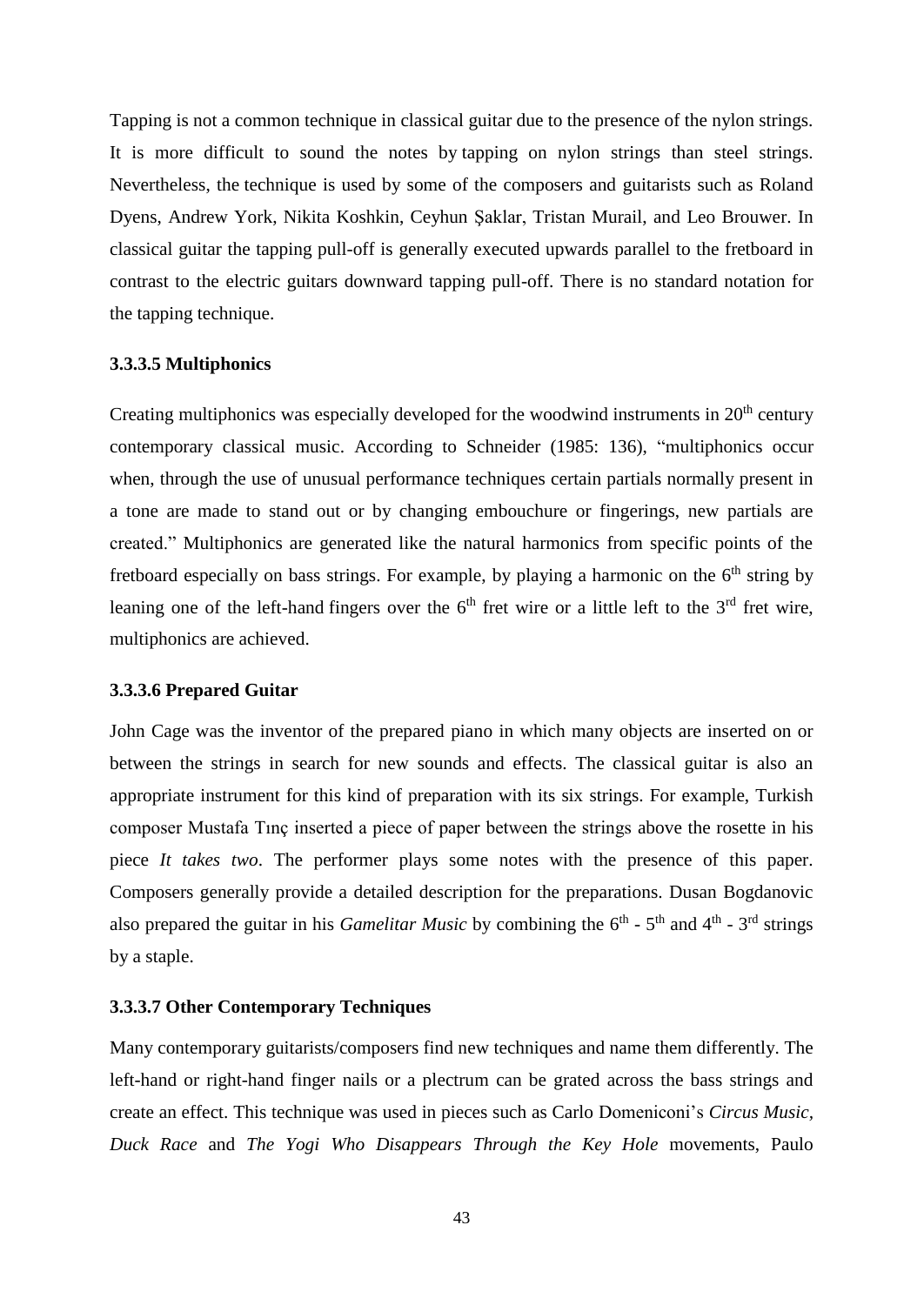Bellinati's *Lun Duo*, Nikita Koshkin's *The Prince's Toys, Doll with Blinking Eyes* and *Grand Puppet's Parade* movements, Leo Brouwer's *La Espiral Eterna*.

The palm of the hand is used to brush all strings and results in an effect. Paulo Bellinati called this technique *esfregato*. Rafael Andia used the pad of the right hand thumb to create a similar effect. Andia named this technique *rasgueado without nail*.

Rafael Andia played a technique that he called *Elytron Noise* (URL- 8). He described this technique as follows:

"This is a very high buzzing that one can obtain by pushing the 6th string off the edge of the fret board between the V and VIII frets with the first finger of the left hand, and by a standard playing of the right hand. With the other three fingers on the following frets we have three quite perceptible supplementary pitches."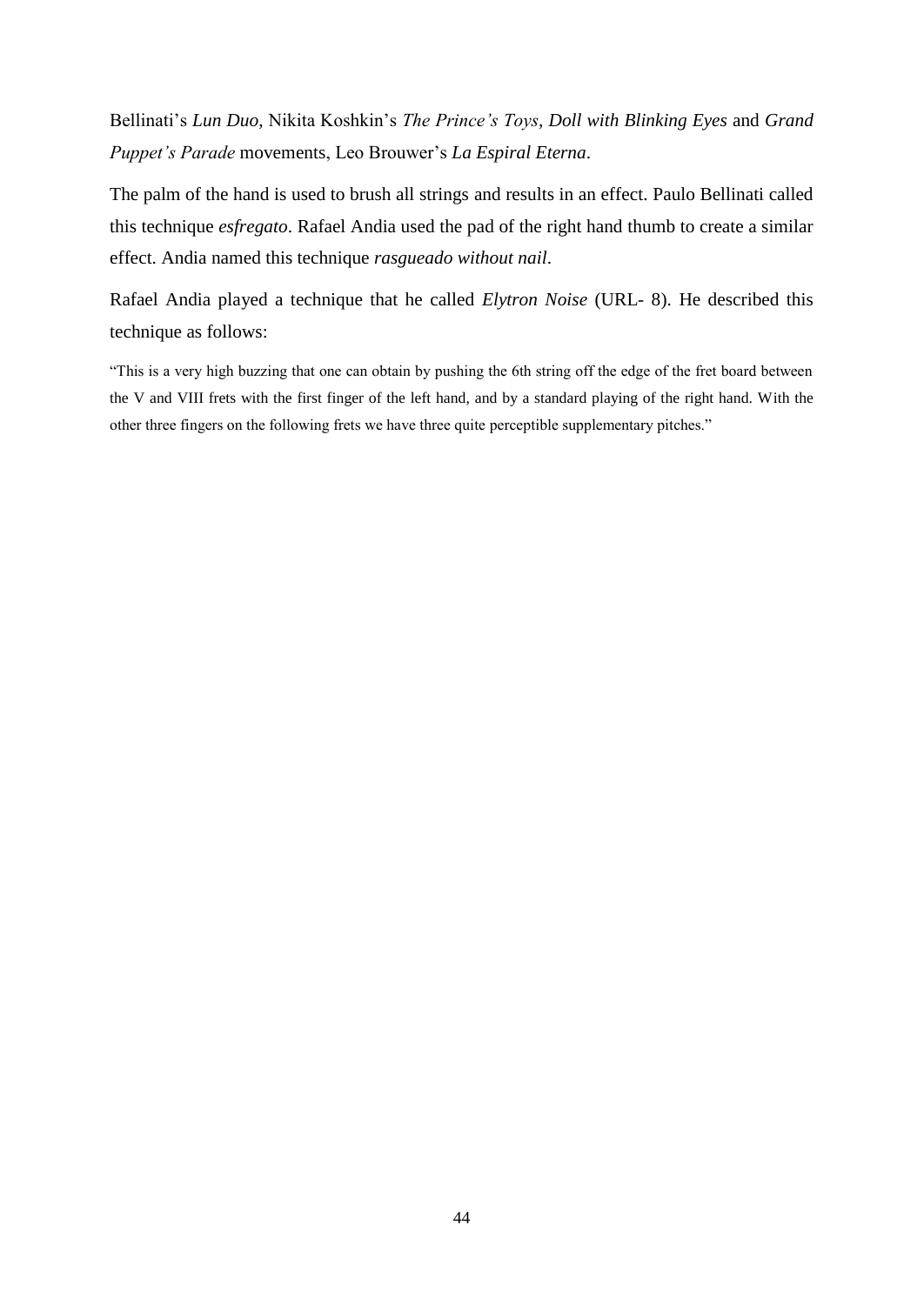#### **REFERENCES**

- **Altuğ, N.,** 1990: *Uygulamalı Temel Bağlama Eğitimi*, Anadolu Matbaacılık, İzmir.
- **Altuğ, N.,** 1997: *Teknik Bağlama Eğitimi: Düzenler*, Anadolu Matbaacılık, İzmir.
- **Altuğ, N.,** 1999: *Teknik Bağlama Eğitimi: Yöresel Çalış Biçimleri*, Anadolu Matbaacılık, İzmir.

**Akdoğu, O.,** 1992: *Türk Müziğinde Perdeler*, İzmir.

- **Aksoy, B.,** 1994: *Avrupalı Gezginlerin Gözüyle Osmanlılarda Musiki,* Pan Yayıncılık, İstanbul.
- **Arafat, Z.,** 2008: *Kısa Sap Bağlama Düzeni Metodu*, Nota Yayıncılık, İstanbul.
- **Behar, C.,** 1985: "Ziya Gökalp ve Türk Musikisi" In *Tanzimattan Cumhuriyete Türkiye Ansiklopedisi*, İletişim Yayınları, İstanbul.
- **Bach, J. S.,** 1994: *Das Lautenwerk und Verwandte Kompositionen im Urtext*, Prim Musikverlag, Darmstadt.
- **Bermudo, J.,** 1555: *El Libro Ilamado Declaracion de Instrumentos Musicales*, Juan de Leon, Osuna.
- **Bordas, C. and Arriga, G.,** 1992: "The Guitar from the Baroque Period to the 1950's" In *La Guitarra Espanola / The Spanish Guitar*, Metropolitan Museum of Art, New York, USA.
- **Durul, K.,** 2007: *Bağlama Metodu*, Bemol Yayıncılık, İstanbul.
- **Duygulu, M.,** 1998: *Asya İçlerinden Balkanlara Saz*, Kalan Müzik, İstanbul.
- **Ekici, S.,** 2006: *Bağlama Eğitimi: Yöntem ve Teknikler*, Yurt Renkleri, Ankara.
- **Erzincan, E.,** 2008: "Erdal Erzincan" In *Kardeş Türküler: 15 Yılın Öyküsü*, BGST Yayınları, İstanbul.
- **Feldman, W.,** 1996: *Music of the Ottoman Court: Makam, Composition and the Early Ottoman Instrumental Repertoire*, Verlag für Wissenschaft und Bildung, Berlin.

**Gazimihal, M. R.,** 2001: *Ülkemizde Kopuz ve Tezeneli Sazlarımız*, Kültür Bakanlığı, Ankara.

**Gökalp, Z.,** 1923: *Türkçülüğün Esasları*, Milli İçtimaiyat Kitabhanesi, Ankara.

- **Grout, D. J. and Palisca, C. V.,** 1996: *A History of Western Music*, W.W. Norton & Company, New York, USA.
- **Hornbostel, E. M. and Sachs, C.,** 1914: "Systematik der Musikinstrumente" In *Zeitschrift für Ethnologie*, Vol. **46,** pp. 553-590.

**Isbin, S.,** 1999: *Classical Guitar Answer Book*, String Letter Publishing Inc., California, USA.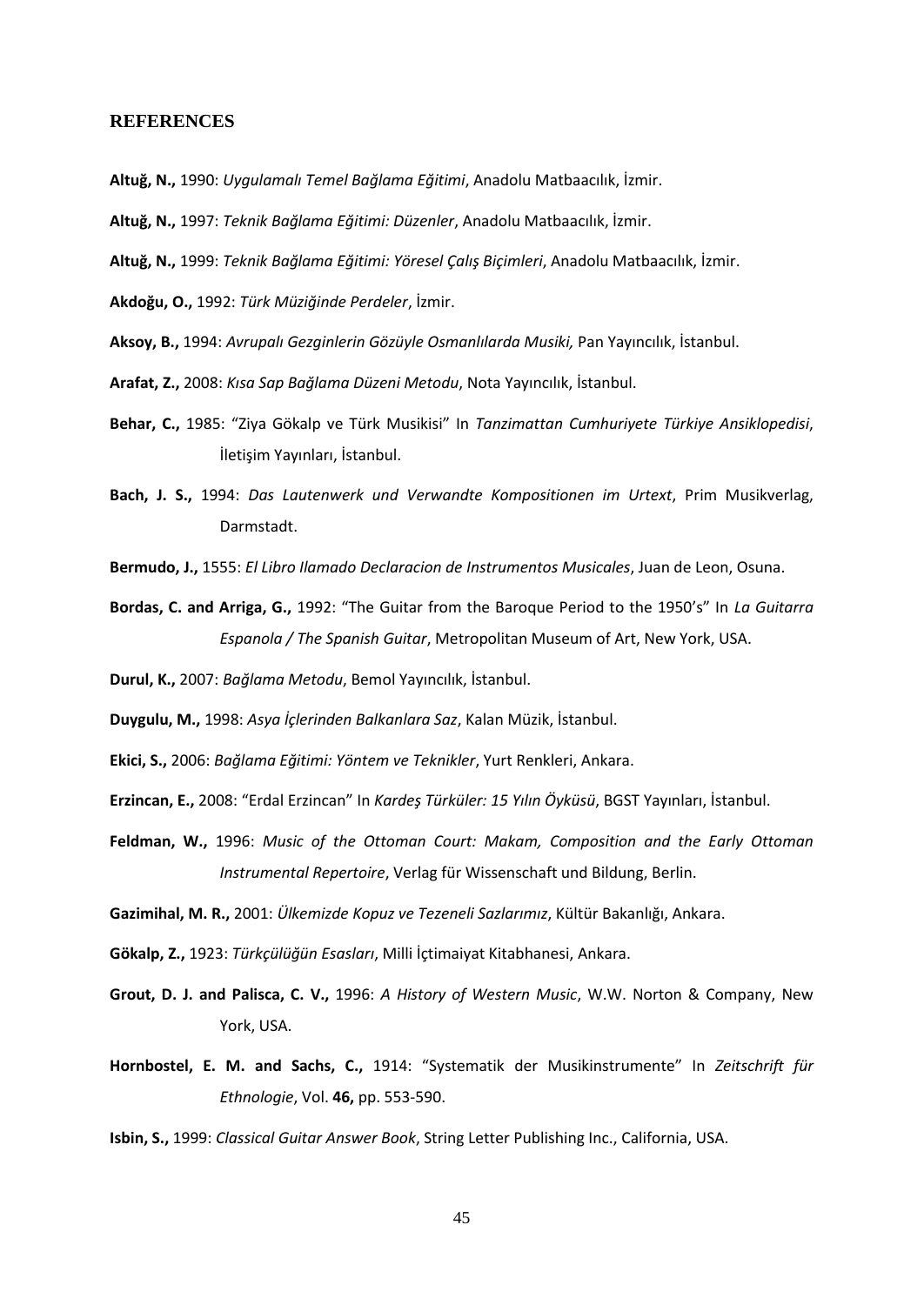- **Jahnel, F.,** 2000: *Manual of Guitar Technology: The History and Technology of Plucked String Instruments*, Bold Strummer Ltd, Frankfurt.
- **Kanneci, A.,** 2001: "Gitar için Beste Yapmış Türk Bestecilerinin Eğitimi ve Yapıtlarının Uluslararası Gitar Repertuarındaki Yeri", Master Thesis, Gazi Üniversitesi Eğitim Bilimleri Enstitüsü Müzik Öğretmenliği Bilim Dalı, Ankara.
- **Kasha, M.,** 1968: "A New Look at the History of the Classical Guitar" In *Guitar Review*, Vol. **30,** pp. 3- 12.
- **Li, S. T.,** 1986: *The Techniques of Chinese Pipa Music*, Art Tune Publising, Taipei from **Lo, W. T.,** 1999: "A Comparative Study of the Guitar and the Chinese Lute Pipa: An Overview of Their Origins, Construction and Techniques", Doctor of Arts Dissertation, Ball State University, UMI Publishing, USA.
- **Lo, W. T.,** 1999: "A Comparative Study of the Guitar and the Chinese Lute Pipa: An Overview of Their Origins, Construction and Techniques", Doctor of Arts Dissertation, Ball State University, UMI Publishing, USA.
- **Markoff, I.,** 1990: "The Ideology of Musical Practice and the Professional Turkish Folk Musician: Tempering the Creative Impulse" In *Asian Music*, Vol. **22,** no. 1, pp. 129-145.
- **Markoff, I.,** 2002: "Alevi Identity and Expressive Culture" In *The Garland Encyclopedia of World Music*, Vol. **6,** pp. 793-800, Eds. Danielson V., Marcus, S. and Reynolds, D., Routledge, New York, USA.
- **Markoff, I.,** 1986: "Musical Theory, Performance and the Contemporary Bağlama Specialist in Turkey", Doctor of Philosophy Dissertation, University of Washington, UMI Publishing, USA.

**Markoff, I.,** 2009: *Personal Interview*.

- **Martin, J.,** 1978: *Juan Martin's Guitar Method: El Arte Flamenco de la Guitarra*. United Music Publishers, London, UK.
- **Noad, F. M.,** 2002: *The Complete Idiot's Guide to Playing the Guitar*, Alpha Books, USA.
- **Noad, F. M.,** 1974: *The Renaissance Guitar*, Ariel Publications, New York, USA.
- **Noad, F. M.,** 1976: *The Classical Guitar*, Ariel Publications, New York, USA.
- **Noad, F. M.,** 1986: *The Romantic Guitar*, Ariel Publications, New York, USA.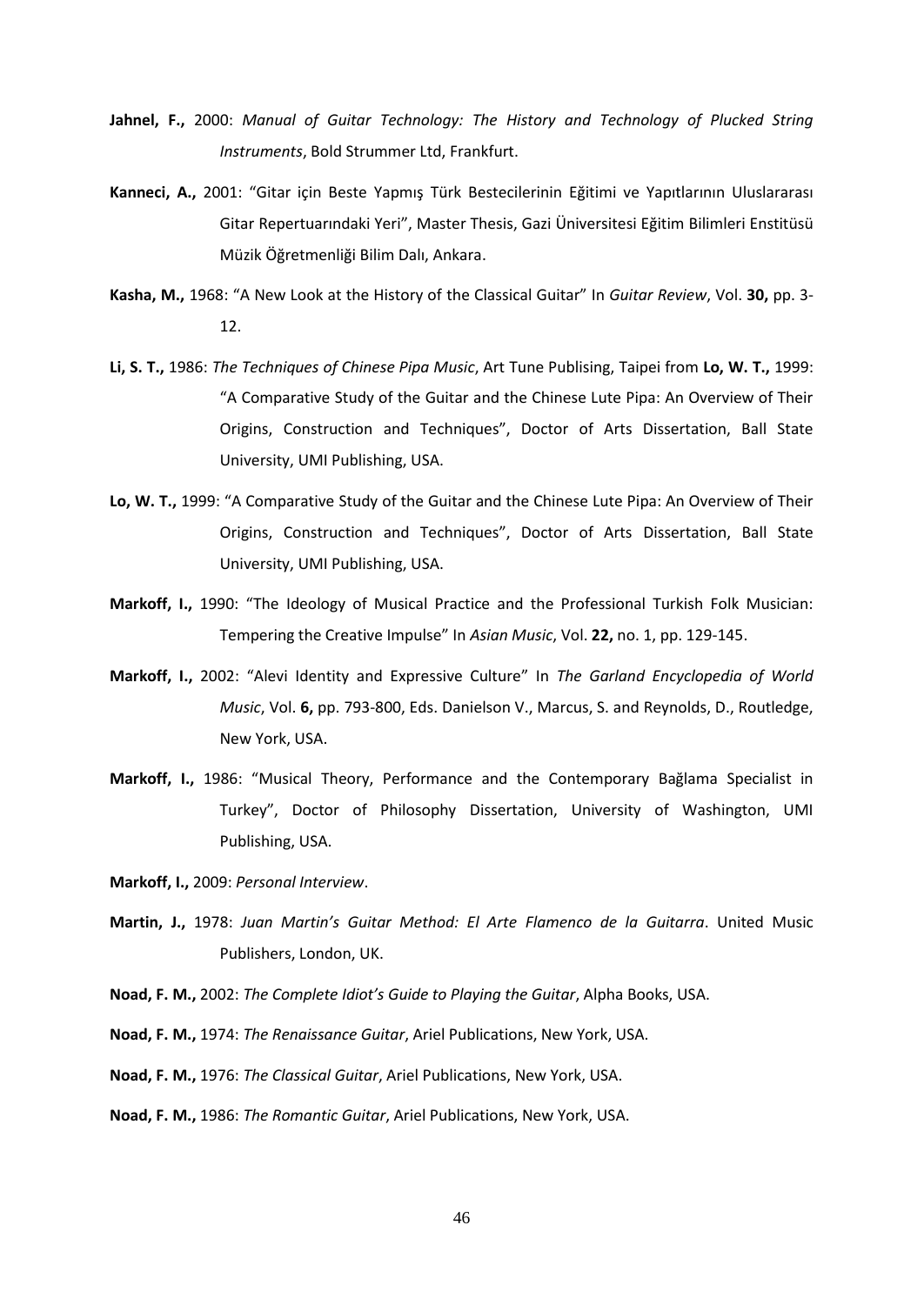- **Özdemir, U. and Peker, S.N.,** 1997: *Fethiyeli Ramazan Güngör ve Üç Telli Bağlaması*, Kalan Müzik, İstanbul.
- **Özdemir, M. A.,** 2002: "Terim Sorunu" In *Proceedings of the Ankara Gazi Üniversitesi Türk Kültürü Sempozyumu*, Gazi Üniversitesi, Ankara.
- **Özdemir, M. A.,** 1999: "Türk Halk Müziği ve Çokseslilik" In *Papirüs*, Vol **31,** pp. 22-25.
- **Öztürk, O. M.,** 2000: "Tavır Kavramı ve Bağlamada Tezene Tavırları Üzerine" In *Coşkun Güla: Bağlamada Tezene Tavırları*, Kalan Müzik, İstanbul.
- **Öztürk, O. M.,** 2006: *Zeybek Kültürü ve Müziği*, Pan Yayıncılık, İstanbul.
- **Öztürk, O. M.,** 2010: "Bağlama Benzeri Çalgılarda Gözlenen Kimi Ortak Nitelikler ve Kısa Bir Tarihçe" In *AB-Türkiye Sivil Toplum Diyaloğu Kültür Köprüleri Programı, Hattuşa Projesi Workshop Etkinlikleri*, İstanbul.
- **Parlak, E.,** 2000: *Türkiye'de El ile (Şelpe) Bağlama Çalma Geleneği ve Çalış Teknikleri*, Kültür Bakanlığı, Ankara.
- **Parlak, E.,** 2006: "Evvelim Sen Oldun" In *Gönül Dağında Bir Garip: Neşet Ertaş Kitabı*, Türkiye İş Bankası Kültür Yayınları, İstanbul, pp. 257-270.
- **Parlak, E.,** 2001: *Şelpe Tekniği Metodu 1*, Ekin Yayınları, İstanbul.
- **Parlak, E.,** 2010: *Personal Interview*.
- **Picken, L.,** 1975: *Folk Musical Instruments of Turkey*, Oxford University Press, UK.
- **Postlewate, C.,** 2002: "Extending Right-hand Technique to Include the Little Finger" In *Soundboard*, Vol **28,** no. 4, pp. 7-13.
- **Randel, D. M. Eds,** 2003: *The Harvard Dictionary of Music*, Harvard University Press, USA.
- **Sağ, A. and Erzincan, E.,** 2009: *Bağlama Metodu*, Pan Yayıncılık, İstanbul.
- **Schneider, J.,** 1985: *The Contemporary Guitar*, University of California Press, USA
- **Serrano, J. and Whitehead, C.,** 2008: *The Flamenco / Classical Guitar Tradition: A Technical Guitar Method and Introduction to Music*, Vol. **1,** Mel Bay Publications, USA.
- **Sparks, P.**, 2002: "The Guitar Before Torres" In *The Classical Guitar Book: A Complete History*, Backbeat Books, London, UK.
- **Stokes, M.,** 1992: "The Saz and Elektrosaz in Urban Turkish Folk Music" In *British Journal of Ethnomusicology*, Vol **1,** pp. 89-102, British Forum for Ethnomusicology, UK.